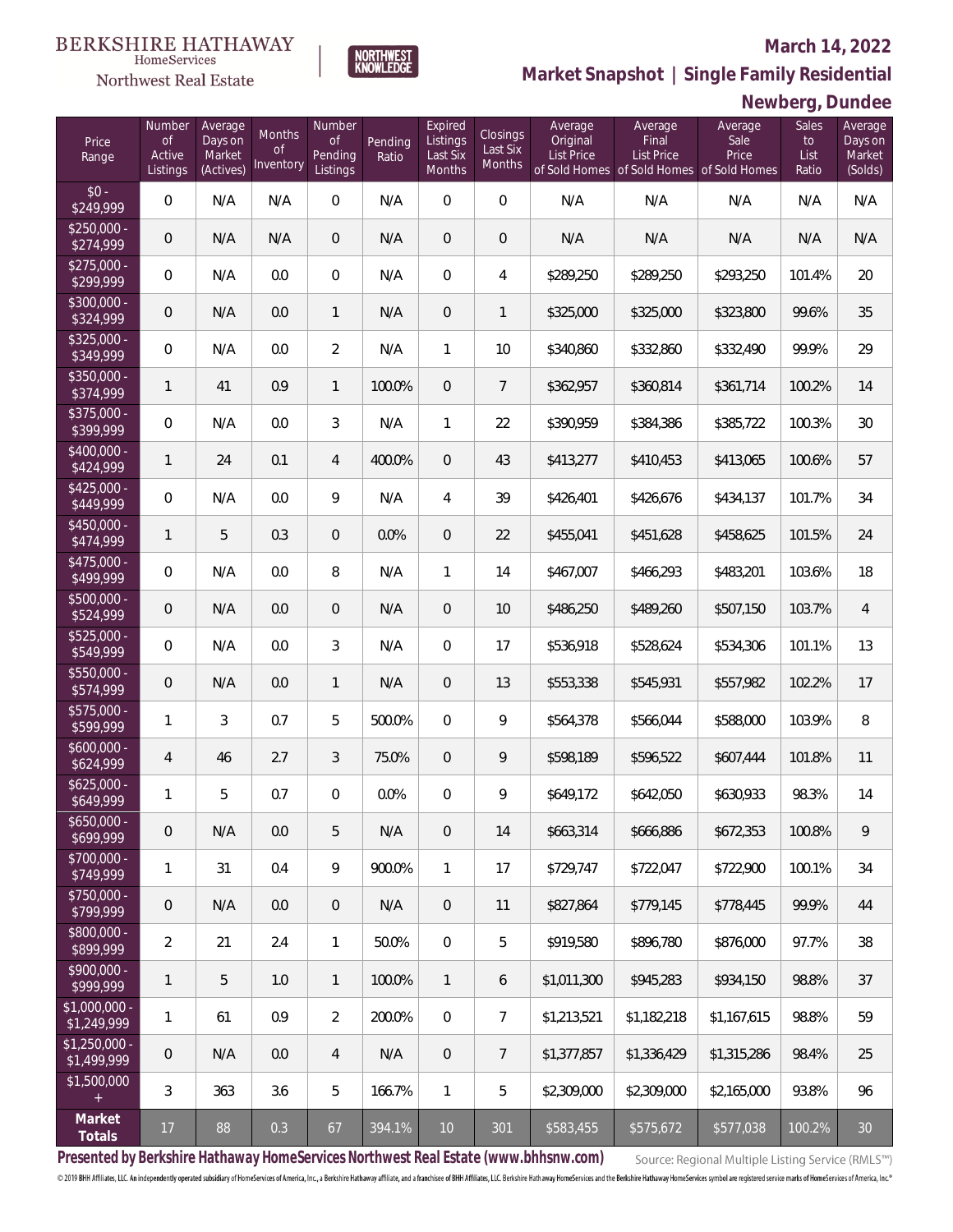# $\begin{matrix} \texttt{BERKSHIRE\ HATHAWAY}\footnotesize\texttt{Hom}\texttt{S} \texttt{e} \texttt{V} \texttt{R} \texttt{G} \texttt{P} \texttt{G} \texttt{P} \texttt{G} \texttt{P} \texttt{G} \texttt{P} \texttt{G} \texttt{P} \texttt{G} \texttt{P} \texttt{G} \texttt{P} \texttt{G} \texttt{P} \texttt{G} \texttt{P} \texttt{G} \texttt{P} \texttt{G} \texttt{P} \texttt{G} \texttt{P} \texttt{G} \texttt{P} \texttt{G} \texttt{P} \$

### Northwest Real Estate

### **March 14, 2022**



# **Market Snapshot | Single Family Residential**

## **McMinnville**

| Price<br>Range            | Number<br><b>of</b><br>Active<br>Listings | Average<br>Days on<br>Market<br>(Actives) | Months<br><b>of</b><br>Inventory | Number<br><b>of</b><br>Pending<br>Listings | Pending<br>Ratio | Expired<br>Listings<br>Last Six<br>Months | Closings<br>Last Six<br><b>Months</b> | Average<br>Original<br>List Price | Average<br>Final<br>List Price<br>of Sold Homes of Sold Homes of Sold Homes | Average<br>Sale<br>Price | Sales<br>to<br>List<br>Ratio | Average<br>Days on<br>Market<br>(Solds) |
|---------------------------|-------------------------------------------|-------------------------------------------|----------------------------------|--------------------------------------------|------------------|-------------------------------------------|---------------------------------------|-----------------------------------|-----------------------------------------------------------------------------|--------------------------|------------------------------|-----------------------------------------|
| $$0 -$<br>\$224,999       | 0                                         | N/A                                       | 0.0                              | $\sqrt{a}$                                 | N/A              | $\mathbf 0$                               | $\mathbf{1}$                          | \$175,000                         | \$175,000                                                                   | \$140,000                | 80.0%                        | 40                                      |
| $$225,000 -$<br>\$249,999 | $\overline{0}$                            | N/A                                       | 0.0                              | $\mathbf{1}$                               | N/A              | $\overline{0}$                            | 5                                     | \$252,509                         | \$249,509                                                                   | \$237,149                | 95.0%                        | 66                                      |
| $$250,000 -$<br>\$274,999 | $\mathbf 0$                               | N/A                                       | 0.0                              | $\mathbf{0}$                               | N/A              | $\overline{0}$                            | 1                                     | \$290,000                         | \$280,000                                                                   | \$261,500                | 93.4%                        | 13                                      |
| $$275,000 -$<br>\$299,999 | $\mathbf{1}$                              | 152                                       | 3.0                              | $\mathbf 0$                                | 0.0%             | $\mathbf 0$                               | $\overline{2}$                        | \$309,950                         | \$304,950                                                                   | \$285,000                | 93.5%                        | 37                                      |
| $$300,000 -$<br>\$324,999 | $\overline{2}$                            | 18                                        | 1.2                              | $\mathbf{0}$                               | 0.0%             | $\overline{0}$                            | 10                                    | \$308,318                         | \$308,318                                                                   | \$308,238                | 100.0%                       | $\overline{4}$                          |
| $$325,000 -$<br>\$349,999 | $\overline{0}$                            | N/A                                       | 0.0                              | 3                                          | N/A              | $\overline{2}$                            | 12                                    | \$336,268                         | \$327,985                                                                   | \$338,785                | 103.3%                       | $\overline{9}$                          |
| $$350,000 -$<br>\$374,999 | $\overline{2}$                            | $\overline{4}$                            | 0.5                              | $\overline{2}$                             | 100.0%           | $\overline{0}$                            | 22                                    | \$361,374                         | \$357,333                                                                   | \$361,578                | 101.2%                       | 18                                      |
| \$375,000 -<br>\$399,999  | $\overline{2}$                            | 6                                         | 0.4                              | 10                                         | 500.0%           | 1                                         | 28                                    | \$377,120                         | \$377,124                                                                   | \$388,466                | 103.0%                       | 21                                      |
| $$400,000 -$<br>\$424,999 | $\overline{2}$                            | 43                                        | 0.4                              | 17                                         | 850.0%           | $\overline{2}$                            | 33                                    | \$411,424                         | \$407,364                                                                   | \$410,288                | 100.7%                       | 17                                      |
| $$425,000 -$<br>\$449,999 | $\overline{0}$                            | N/A                                       | 0.0                              | 8                                          | N/A              | $\mathbf{1}$                              | 29                                    | \$431,748                         | \$431,947                                                                   | \$436,543                | 101.1%                       | 15                                      |
| $$450,000 -$<br>\$474,999 | $\mathbf{1}$                              | 5                                         | 0.2                              | 4                                          | 400.0%           | $\Omega$                                  | 35                                    | \$466,137                         | \$458,463                                                                   | \$461,400                | 100.6%                       | 17                                      |
| $$475,000 -$<br>\$499,999 | $\overline{0}$                            | N/A                                       | 0.0                              | 11                                         | N/A              | $\mathbf{1}$                              | 15                                    | \$482,793                         | \$480,379                                                                   | \$484,593                | 100.9%                       | 21                                      |
| $$500,000 -$<br>\$524,999 | 0                                         | N/A                                       | 0.0                              | 8                                          | N/A              | $\Omega$                                  | 15                                    | \$503,267                         | \$507,273                                                                   | \$512,495                | 101.0%                       | 6                                       |
| $$525,000 -$<br>\$549,999 | $\overline{2}$                            | 32                                        | 1.3                              | 5                                          | 250.0%           | $\overline{0}$                            | 9                                     | \$544,733                         | \$532,956                                                                   | \$535,889                | 100.6%                       | 49                                      |
| $$550,000 -$<br>\$574,999 | 0                                         | N/A                                       | 0.0                              | 4                                          | N/A              | $\overline{0}$                            | 3                                     | \$555,267                         | \$555,267                                                                   | \$559,400                | 100.7%                       | 9                                       |
| $$575,000 -$<br>\$599,999 | $\mathbf{1}$                              | 64                                        | 0.7                              | $\mathbf{1}$                               | 100.0%           | 1                                         | 9                                     | \$576,400                         | \$571,522                                                                   | \$581,389                | 101.7%                       | 21                                      |
| $$600,000 -$<br>\$624,999 | 1                                         | 59                                        | 1.5                              | $\mathbf{1}$                               | 100.0%           | $\mathbf{1}$                              | 4                                     | \$603,500                         | \$600,250                                                                   | \$601,750                | 100.2%                       | 22                                      |
| $$625,000 -$<br>\$649,999 | $\overline{2}$                            | 54                                        | 2.4                              | $\overline{2}$                             | 100.0%           | 0                                         | 5                                     | \$636,795                         | \$636,795                                                                   | \$630,115                | 99.0%                        | 3                                       |
| $$650,000 -$<br>\$674,999 | 0                                         | N/A                                       | 0.0                              | $\overline{2}$                             | N/A              | $\mathbf 0$                               | 5                                     | \$661,600                         | \$651,590                                                                   | \$666,600                | 102.3%                       | 41                                      |
| $$675,000 -$<br>\$699,999 | 1                                         | 5                                         | 1.5                              | 4                                          | 400.0%           | $\mathbf{1}$                              | 4                                     | \$684,974                         | \$684,974                                                                   | \$683,725                | 99.8%                        | 6                                       |
| \$700,000 -<br>\$749,999  | 4                                         | 92                                        | 3.0                              | 6                                          | 150.0%           | $\overline{0}$                            | 8                                     | \$729,088                         | \$729,088                                                                   | \$722,350                | 99.1%                        | 21                                      |
| \$750,000 -<br>\$799,999  | 1                                         | 60                                        | 0.9                              | $\mathbf{0}$                               | 0.0%             | $\overline{0}$                            | 7                                     | \$801,014                         | \$765,157                                                                   | \$779,286                | 101.8%                       | 27                                      |
| \$800,000 -<br>\$899,999  | 1                                         | 5                                         | 1.2                              | 1                                          | 100.0%           | 2                                         | 5                                     | \$803,600                         | \$803,600                                                                   | \$840,000                | 104.5%                       | 9                                       |
| \$900,000 -<br>\$999,999  | 1                                         | 123                                       | 0.7                              | 3                                          | 300.0%           | $\overline{0}$                            | 9                                     | \$991,444                         | \$964,556                                                                   | \$947,556                | 98.2%                        | 33                                      |
| \$1,000,000<br>$^{+}$     | 5                                         | 137                                       | 2.7                              | $\,0\,$                                    | 0.0%             | 1                                         | 11                                    | \$1,575,455                       | \$1,542,182                                                                 | \$1,486,818              | 96.4%                        | 34                                      |
| Market<br>Totals          | 29                                        | 63                                        | 0.6                              | 93                                         | 320.7%           | 13                                        | 287                                   | \$523,664                         | \$517,852                                                                   | \$519,573                | 100.3%                       | 20                                      |

**Presented by Berkshire Hathaway HomeServices Northwest Real Estate (www.bhhsnw.com)**

Source: Regional Multiple Listing Service (RMLS™)

© 2019 BHH Affiliates, LLC. An independently operated subsidiary of HomeServices of America, Inc., a Berkshire Hathaway affiliate, and a franchisee of BHH Affiliates, LLC. Berkshire Hathaway HomeServices and the Berkshire